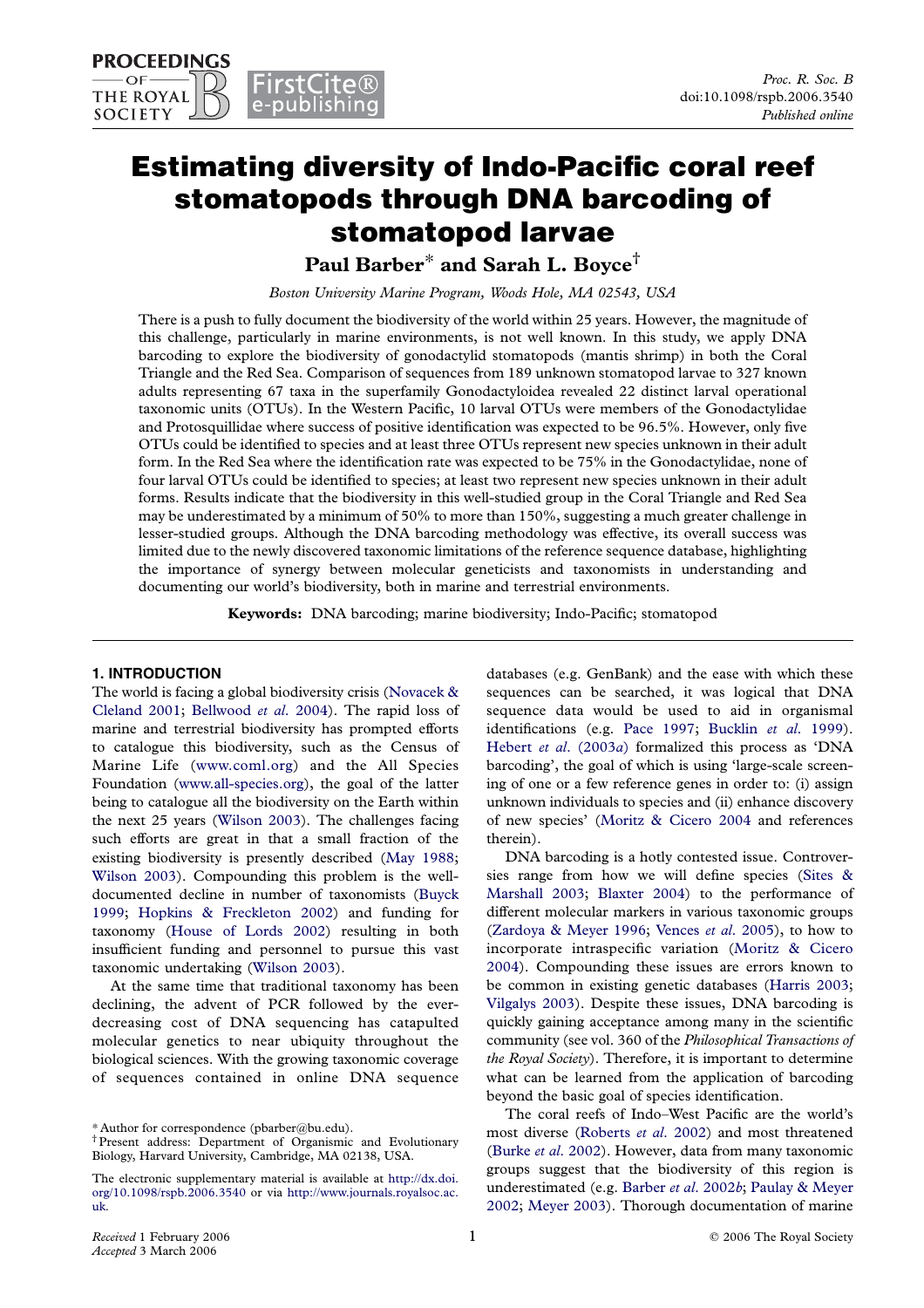biodiversity in this region is difficult because the size of this region and complexity of the habitat. Yet, documentation of this biodiversity is essential to understanding the origins of high marine biodiversity in this region ([Mora](#page-8-0) et al. [2003](#page-8-0); [Barber & Bellwood 2005\)](#page-7-0).

Reef-dwelling stomatopods in the Indo–West Pacific are a well-studied group with a taxonomy that is relatively stable [\(Erdmann & Manning 1998;](#page-7-0) [Moosa 2000](#page-8-0); [Ahyong](#page-7-0) [2001](#page-7-0)). However, new species are discovered with regularity (e.g. [Erdmann & Manning 1998\)](#page-7-0). Thus, while it is clear that the stomatopod biodiversity in the Indo-Pacific is not fully described, the magnitude of the problem is unknown. This question is important because understanding the degree to which the diversity of a wellstudied taxa is described can provide insight into how well described the diversity in lesser-studied groups may be, improving our understanding of the taxonomic challenges that lay ahead.

Stomatopods, like a large percentage of marine species, have a bipartite lifecycle where dispersal is achieved through a planktonic larval developmental stage. These larvae provide an alternative life stage with which to study biodiversity, yet larval stages are notoriously difficult to identify morphologically. Through efforts to better understand the systematics of Indo–West Pacific stomatopods in the family Gonodactylidae, we have developed a substantial cytochrome c oxidase subunit-1 (CO1) database of described and newly discovered species of coral reef dwelling stomatopods in this region. Within the superfamily Gonodactyloidea, reference sequences exist for 61 of 67 (91%) morphologically described species in the Indo–West Pacific region, including 29 of 30 (97%) species in the Gonodactylidae and 26 of 27 (96%) of the Protosquillidae. Within the Red Sea, reference sequences exist for six of 12 (50%) morphologically described species within the Gonodactyloidea. However, an additional three species (Mesacturoides brevisquamatus, Haptosquilla lenzi and Pseudosquilla megalophthalma) are the only species within their genus for which sequences are not available, increasing the expected identification rate to 75% through process of elimination. This large molecular database of morphologically identified adults combined with a larval stage that defies traditional morphological identification provides a system ideally suited to studying stomatopod biodiversity through a barcoding approach.

This study applies DNA barcoding methodology to the question of stomatopod biodiversity in the Indo–West Pacific. The goals of the project were threefold: (i) to identify stomatopod larvae through CO1 sequence data, (ii) to estimate levels of stomatopod biodiversity in the Indo–West Pacific and (iii) to determine what knowledge beyond species identification could be gained from applying a genetic barcoding methodology to the identification of marine larvae.

# 2. MATERIAL AND METHODS

Planktonic larvae were collected via larval light traps deployed just beneath the surface for approximately 1–2 h at night in close proximity to coral reefs. Collections were made in the western Pacific from two coral reefs in Kimbe Bay, Papua New Guinea (May's Reef and Walindi) as well as one reef in the Red Sea (Eliat, Israel) and were preserved in 95% ethanol. Stomatopod larvae become positively phototaxic

when capable of recruiting to the reef, ensuring that larval stomatopod collections only included terminal larval phases. Stomatopod larvae were removed from the bulk collections for further morphological and genetic analysis. All larvae are held by the author.

Prior to genetic analyses all larvae were examined morphologically and sorted into morphotypes to determine whether future studies could limit sequencing effort and expense by only sequencing morphologically unique larvae. Because there are no taxon-specific morphological keys for stomatopod larvae, larvae were grossly sorted into distinct morphotypes based on differences in telson and uropod structure (e.g. general shape, degree of armature and presences of pits, tubercles and spinules), raptorial claw morphology (e.g. shape and spination of dactylus and propodus), and carapace characteristics (presence/absence, shape and spination of lateral, dorsal and rostral spines). Exemplars of distinct morphotypes were then photographed for future reference.

DNA was extracted from all stomatopod larvae using a 5-10% Chelex (Biorad, Hercules, CA) solution [\(Walsh](#page-8-0) et al. [1991](#page-8-0)). An approximately 700 base pair (bp) fragment of mitochondrial cytochrome  $c$  oxidase subunit-1 gene  $(CO1)$ was then amplified via PCR using primers H1490 and L2198 ([Folmer](#page-7-0) et al. 1994) following published protocols ([Barber &](#page-7-0) [Erdmann 2000\)](#page-7-0). Double stranded PCR products were prepared for sequencing by incubating 5 *m*l of PCR product and 0.5 units of shrimp alkaline phosphatase and five units of exonuclease at 37 °C for 30 min, then 80 °C for 15 min. Cleaned PCR fragments were sequenced using BigDye (Applied Biosystems, Foster City, CA) terminator chemistry then visualized on an ABI 377 DNA sequencer. Forward and reverse sequences were proofread and compiled in SEQUENCHER 4.0 (GeneCode, Ann Arbor, MI) and subsequently aligned by eye. Only data with fully overlapping heavy and light strand sequences was used for the analyses. Protein translations were confirmed in MACCLADE v. 4.05 ([Maddison & Maddison 2002\)](#page-8-0).

Barcoding methods followed that of Hebert et al[. \(2004](#page-8-0)a). Briefly, larval DNA sequences were compared to known DNA sequences from 327 morphologically identified adult stomatopods. Adult samples represented 72 unique species, as well as many highly distinct phylogroups (e.g. clades in excess of 5% sequence divergence) that may represent cryptic species (Barber et al[. 2002](#page-7-0)b); 67 of these represent the superfamily Gonodactyloidea. The neighbour-joining algorithm in PAUP<sup>\*</sup> v.  $4.0b10$  [\(Swofford 2002](#page-8-0)) was used with Kimura 2-parameter distances (K2P) to build a phylogram in which unknown larval samples were grouped with sequences of known taxonomic identity.

Intraspecific genetic variation can complicate the identification of unknown samples ([Moritz & Cicero 2004](#page-8-0)). Therefore, to standardize attribution of unknown samples to species, we adopted the following approach. First, levels of K2P sequence variation were calculated both within clades containing unknown larval samples as well as between these clades and their nearest sister group. These values were then compared to CO1 data obtained by Barber et al[. \(2002](#page-7-0)b) in which 393 individual Haptosquilla pulchella fell into three clades: K2P divergence within clades ranged from 0 to 3.1% while divergence among clades (presumably cryptic species) ranged from 5.7 to 9.7%. As such, an unknown larval sample was determined to have been successfully identified if it was: (i) part of a reciprocally monophyletic group that included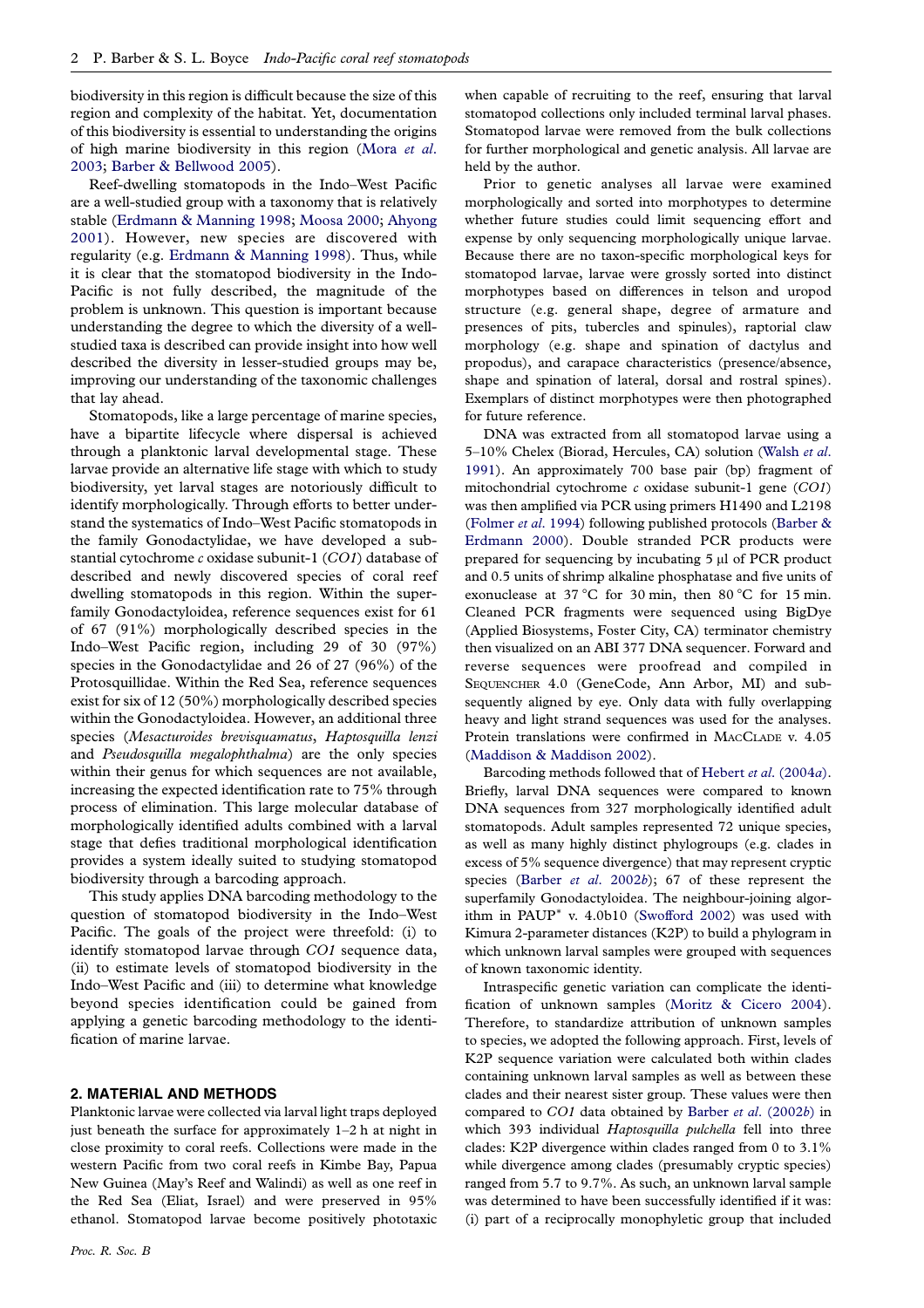a known reference sample and (ii) K2P sequence divergence within this clade did not exceed 3%, similar to the values of 3% in lepidopterans and birds ([Hebert](#page-8-0) et al. 2003a, [2004](#page-8-0)b). Samples in excess of 5% sequence divergence from their nearest sister group were considered to be unambiguously different species than reference samples, a value further supported by data from alpheid shrimp in which most sister taxa are separated by greater than 5% sequence variation ([Knowlton & Weigt 1998\)](#page-8-0). Values between 3 and 5% were considered to have ambiguous taxonomic identities. Although such a standardized procedure was necessary for the analysis, it does not imply that species boundaries can or should be determined solely through mtDNA sequence variation.

### 3. RESULTS

Heavy and light strands combined to yield 551 usable base pairs of mitochondrial CO1 sequence data from 189 stomatopod larvae, including 91 larvae from May's Reef, 40 larvae from Walindi and 58 larvae from Eliat, Israel. All sequences aligned easily and translated into protein without stop codons. Ambiguous base calls at the terminal ends of a few sequences resulted in an average level of ambiguity of less than 0.5% and had no effect on the results.

Larvae sorted into 12 distinct morphotypes (see electronic supplementary material) based on characters from the telson, raptorial claw and carapace. However, few morphotypes formed clades ([figure 1](#page-3-0)). The superfamily Gonodactyloidea was characterized by morphotypes D, G, I and Y [\(figure 1](#page-3-0)b). Morphotype D and I were found to characterize the same operational taxonomic unit (OTU), yet individuals of both morphotype D (7 OTUs) and I (2 OTUs) were found in multiple positions on the neighbour-joining tree. Morphotype Y was only found in the Red Sea, but represented four distinct OTUs. Morphotype G was represented by one larva only. Morphotypes F and J were found both within the superfamily Gonodactyloidea as well as within clades of non-gonodactyloid stomatopods ([figure 1](#page-3-0)a).

Morphotypes A, B, C, E, H and Z all fell outside the superfamily Gonodactyloidea ([figure 1](#page-3-0)a). Morphotypes A and B formed a single clade. However, one larva of morphotype A grouped with a sister clade comprised only of larvae of morphotype Z. Most individuals with morphotype C formed a single clade. However, two individuals of morphotype C were part of a larger clade containing morphotypes C, E, F and H. Within this larger clade, morphotype F formed a monophyletic group, but morphotypes E and H were found in multiple positions.

The neighbour-joining tree indicated a minimum of 22 putative larval OTUs (GenBank accession numbers DQ440591–DQ440612) that likely represent distinct species based on depth of genetic divergence ([table 1\)](#page-5-0). A total of 14 OTUs were from the superfamily Gonodactyloidea, where sampling of known taxa was high. However, only 5 of these 14 OTUs (36%) grouped with known reference species. These five OTUs contained 85 larvae, a 45% overall rate of larval identification to species. However, this rate is inflated by 71 larvae representing Gonodactylellus annularis. Excluding these larvae, only 14 of 118 (11.9%) larvae were identified to species. Examining only Gonodactylids, 85 of 133 (63.9%) larvae were identified to species; excluding the 71 G. annularis larvae, only 14 of 62 (22.6%) were successfully identified.

The 71 larvae in OTU-1 allied with Gonodactylellus annularis. Maximum K2P divergence within this group was 1.7% and its closest sister group was a more divergent G. annularis sequence 4.5% different. These sequences were 13.9% divergent from Gonodactylellus affinis. OTU-2 included one larva that grouped with Gonodactylellus caldwelli. Maximum K2P variation within this group was 2.2% while being 14.6% divergent from G. affinis. OTU-3 and OTU-4 contained seven and three larvae, respectively, as well as known Gonodactylus smithii; variation between these two smithii clades, however, exceeded 13.3% K2P distance. Levels of variation within OTU-3 was 2.6% while this group was 3.4% divergent from another clade of G. smithii; together they were 15.0% divergent from G. c.f. smithii. Variation within OTU-4 was 2.2 and 8.5% divergent from another highly distinct G. smithii sequence. Lastly, OTU-7 included two larvae that grouped with *Gonodactylellus viridis*. Variation within this group was 2.0% while being 4.1% distinct from another grouping of G. viridis; these two groups were in turn 9.0% divergent from G. c.f. viridis sp. nov. F.

Of the unidentified larvae in the superfamily Gonodactyloidea, most were in one of four clades of unknown stomatopods from the Red Sea (45 larvae of morphotype Y). All four of these OTUs fell within the genera Gonodactylus and Gonodactylellus even though the database contained all but three described species in these two genera from the Red Sea. Similarly, an additional five unidentified gonodactylid larval OTUs were comparatively rare larvae from Papua New Guinea. All five of these allied with the Gonodactylidae and Protosquillidae, where reference sequences exist for all but two described species from these families in this region.

Outside of the Gonodactyloidea, there were eight OTUs of non-gonodactylid larvae that could not be identified. These included two clades allied with Pullosquilla comprised mostly of morphotypes A, B and Z, five clades of unknown taxonomic affinity comprised of larvae of morphotypes C, E, F and H and a final clade of unknown taxonomic affinity at the base of the phylogeny comprised of morphotype J.

#### 4. DISCUSSION

#### (a) Biodiversity implications

The DNA barcoding approach applied in this study was effective in identifying larvae from only 5 of 14 (36%) gonodactylid OTUs to the species-level and only 22.6% of all gonodactylid larvae. Despite having reference sequences for 91% of described Indo–West Pacific Gonodactylid stomatopods, only 5 of 10 (50%) larval OTUs were successfully identified to species. Furthermore, all five unidentified OTUs grouped with the Gonodactylidae and Protosquillidae, where all but two species in this region are represented in the database. Thus, our results indicate a minimum of three to five additional species within this region that are not yet known in their adult forms. However, this number could be much greater.

Given that the larvae were collected in light traps, they are likely to represent a random sample. Discovering a minimum of three new species in a random sample of 10 larval OTUs in the Gonodactylidae and Protosquillidae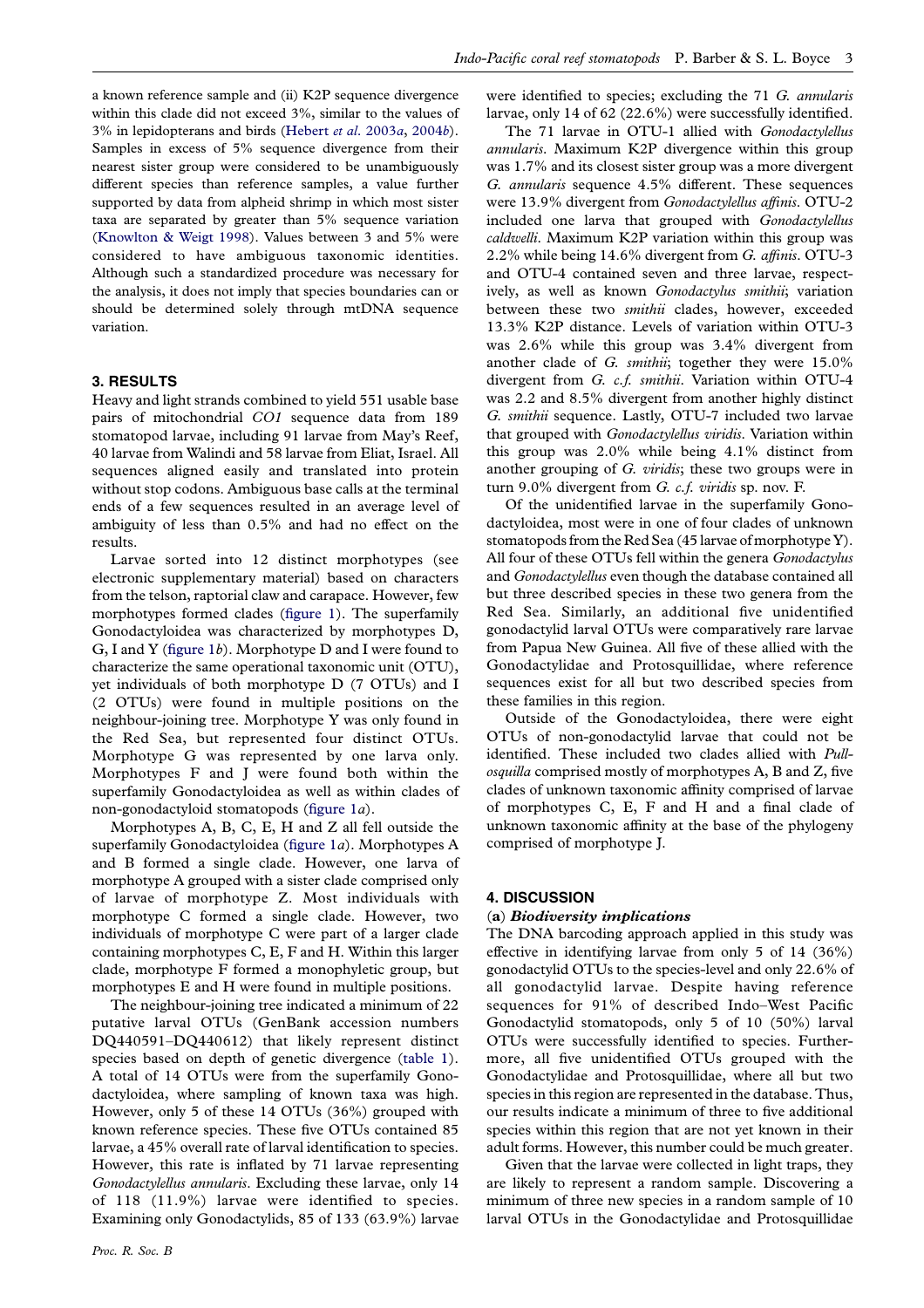<span id="page-3-0"></span>

Figure 1. Neighbour-joining phylogeny showing the phylogenetic placement of larval haplotypes for: (a) all stomatopods except most of the Gonodactylidae and (b) most of the Gonodactylidae. All larvae from May's Reef (MR), Walindi (Wal) and the Red Sea (RS), including sample sizes, are highlighted in bold and referenced by OTU numbers corresponding to table 1. Taxa listed as c.f. indicate uncertain taxonomic identity, but affinity to a specific species. Stars indicate successful barcoding identifications, diamonds indicate gonodactylid (from superfamily Gonodactyloidea) larvae that could not be identified and circles indicate non-gonodactylid larvae that could not be identified. Branch length scale is in Kimura 2-Parameter distance.

suggests that biodiversity of stomatopods in the Indo-Pacific region may be underestimated by a minimum of 43%; this value would increase to at least 100% if all five of these larval OTUs represent undescribed species. Thus, although this region is a known biodiversity hotspot ([Hughes](#page-8-0) et al. 2002; [Roberts](#page-8-0) et al. 2002), results of this

study indicate that biodiversity in this region is much higher.

Similar patterns were seen in the Red Sea. Despite the potential to identify 75% of the Gonodactyloidea in this region, none of the larvae from this region could be identified to species based on DNA barcodes. One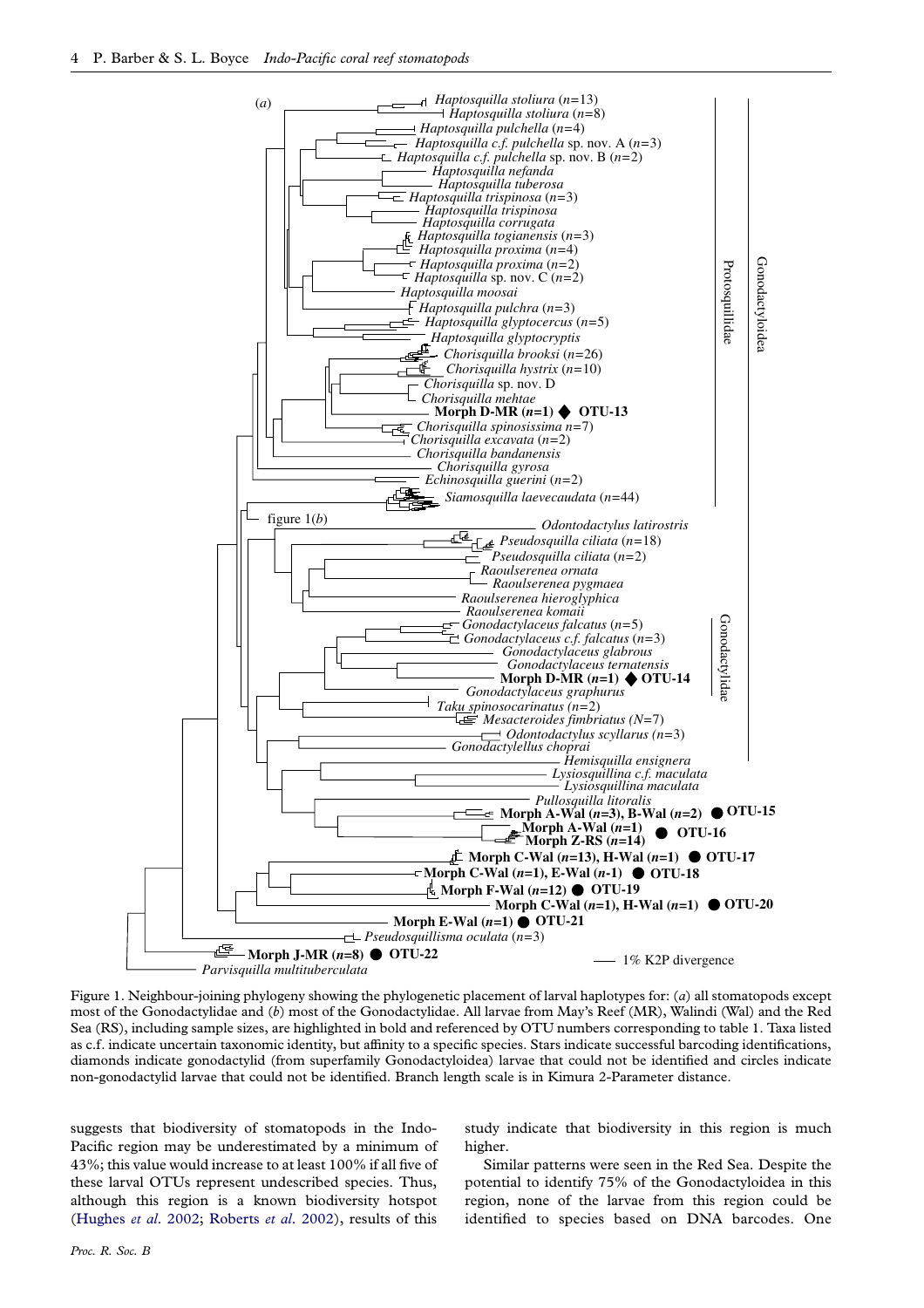

Figure 1. (Continued.)

unidentified larva allied with Gonodactylus chiragra and may represent Gonodactylus botti, a similar species of Gonodactylus from the Red Sea. The remaining three are clearly Gonodactylellus, yet there is only one described species of *Gonodactylellus* from the Red Sea that is missing from the database. This result suggests a significant amount of stomatopod biodiversity in the Red Sea has yet to be discovered and described. All of the larvae from this region fell within the Gonodactylidae in which identification through DNA barcodes should be possible for four of seven species. Given the discovery of at least two unknown taxa, stomatopod diversity in this region is underestimated by at least 29%, but may exceed 133%.

The above values of underestimated biodiversity take into account cryptic lineages in H. pulchella, Haptosquilla glyptocercus, G. viridis and G. erdmanni in which genetic data and preliminary morphological analyses suggest the presence of cryptic species (Barber et al[. in press\)](#page-7-0). However, these estimates do not take into account the many polyphyletic lineages of Gonodactylellus rubriguttatus, Gonodactylellus affinis, Gonodactylellus lanchesteri, Haptosquilla trispinosa and Pseudosquilla ciliata or the deep divergences in Gonodactylus smithii, Haptosquilla said, Gonodactylellus svidongi, Haptosquilla stoliura, P. ciliata and Gonodactylus falcatus that indicate the potential for an additional 17 cryptic species. Thus, the act of creating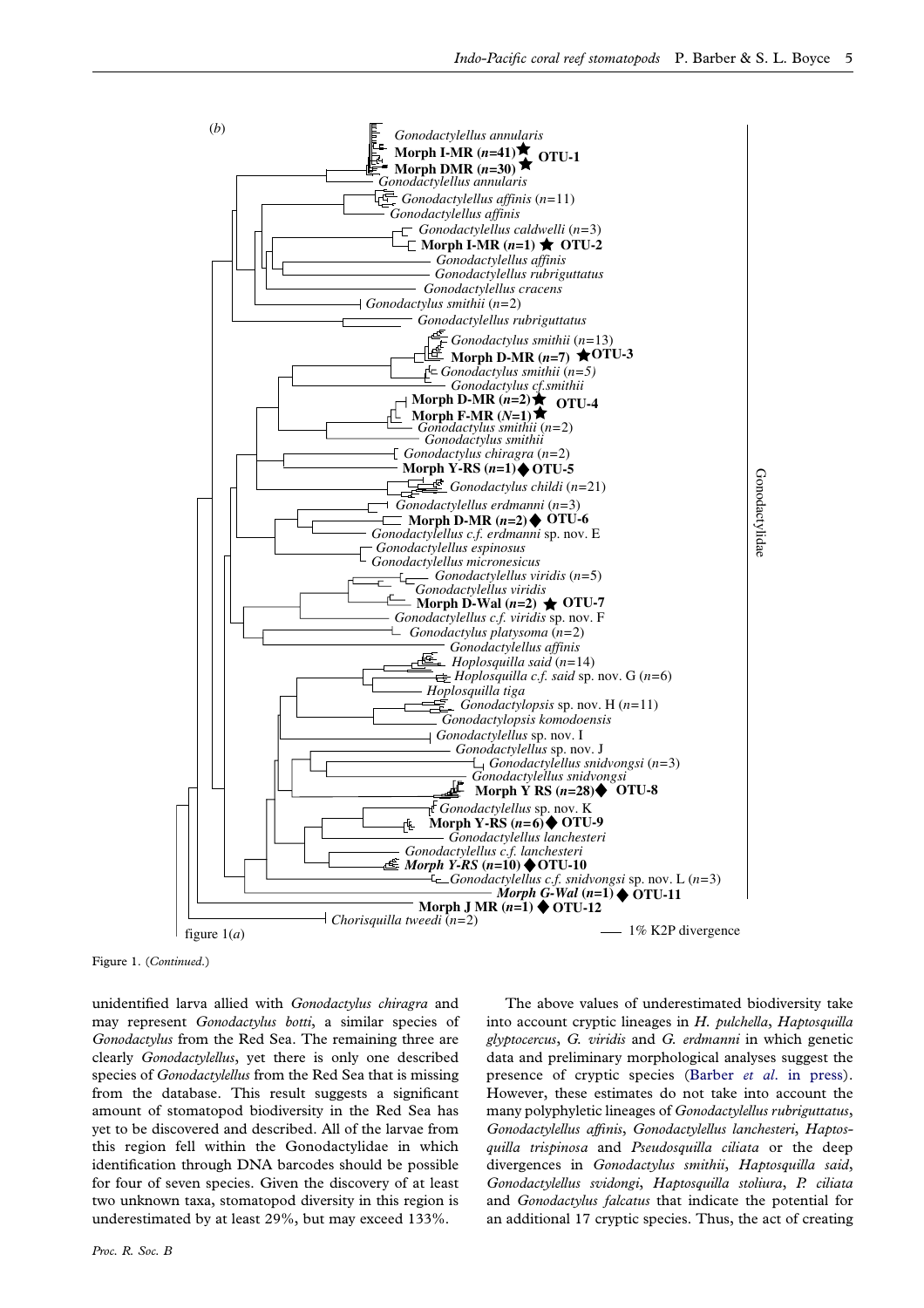<span id="page-5-0"></span>

| Table 1. Kimura 2-parameter distances within and among clades. (OTUs correspond to distinct larval groups identified on       |
|-------------------------------------------------------------------------------------------------------------------------------|
| figure 1. The maximum K2P pairwise sequence divergence is reported within each of these larval OTUs and the minimum K2P       |
| pairwise sequence divergence is reported between each larval OTU and its nearest sister group. Asterisks indicate larval OTUs |
| that were successfully identified to species.)                                                                                |

| <b>OTU</b> | maximum divergence<br>within clades $(\% )$ | minimum divergence<br>among clades (%) | closest sister group        |
|------------|---------------------------------------------|----------------------------------------|-----------------------------|
| $1^*$      | 1.7                                         | 4.5                                    | G. annularis                |
| $2^*$      | 2.2                                         | 14.6                                   | G. affinis                  |
| $3^*$      | 2.6                                         | 15.00                                  | G. smithii                  |
| $4^*$      | 2.2                                         | 8.5                                    | G. smithii                  |
| 5          | n.a.                                        | 11.4                                   | G. chiragra                 |
| 6          | 1.9                                         | 6.6                                    | G. c.f. erdmanni sp. nov. E |
| $7^*$      | 2.0                                         | 4.1                                    | G. viridis                  |
| 8          | 3.2                                         | 14.8                                   | G. svidongi                 |
| 9          | 0.6                                         | 5.6                                    | $G.$ sp. nov. $K$           |
| 10         | 1.5                                         | 6.6                                    | G. lanchesteri              |
| 11         | n.a.                                        | 19.4                                   | E. guerini                  |
| 12         | n.a.                                        | 18.9                                   | C. tweedi                   |
| 13         | n.a.                                        | 8.6                                    | C. spinosissima             |
| 14         | n.a.                                        | 14.2                                   | G. glabrous                 |
| 16         | 3.6                                         | 14.9                                   | OTU <sub>15</sub>           |
| 15         | 3.5                                         | 14.9                                   | OTU <sub>16</sub>           |
| 17         | 0.7                                         | 15.0                                   | OTU <sub>18</sub>           |
| 18         | 0.4                                         | 12.9                                   | OTU <sub>19</sub>           |
| 19         | 0.9                                         | 12.9                                   | OTU <sub>18</sub>           |
| 20         | 0.0                                         | 19.0                                   | OTU <sub>19</sub>           |
| 21         | n.a.                                        | 15.0                                   | OTU <sub>19</sub>           |
| 22         | 2.2                                         | 8.1                                    | P. multituberculata         |

the barcoding database resulted in the discovery of an additional 25% potentially new species. Combined with the results above, stomatopod biodiversity in the Indo-Pacific is underestimated by at least 68–125% and 54–158% in the Red Sea.

The possibility that a great deal of biodiversity in the oceans may be unknown has been noted previously ([Knowlton 1993](#page-8-0); [Reaka-Kudla 1997](#page-8-0)). However, the DNA barcoding approach applied here provides a mechanism to quantify this unknown biodiversity. Even discounting complexes of likely sibling species (e.g. G. viridis, G. smithii, H. pulchella, H. glyptocercus and H. said) and potentially cryptic taxa (e.g. polyphyletic lineages of G. affinis, G. rubriguttatus and G. smithii) it is remarkable that the biodiversity in such a well-studied fauna is likely to have been underestimated by at least half. Having been the subject of intensive study for decades (e.g. [Manning 1978;](#page-8-0) [Erdmann 1997](#page-7-0); [Moosa 2000;](#page-8-0) [Ahyong 2001](#page-7-0)), there are probably few groups as well collected and described as stomatopods, particularly within the Indo–West Pacific. As such, levels of unknown biodiversity in lesser-known groups will surely exceed that seen in stomatopods, suggesting that [Reaka-Kudla's](#page-8-0) [\(1997\)](#page-8-0) estimate that diversity on coral reefs is underestimated by 90% may be correct. Similar arguments follow for terrestrial taxa.

#### (b) Evolutionary and ecological implications

Identifying unique DNA sequences in the absence of morphological identification is problematic in that a species definition cannot be assigned to the sequence. It has been suggested that this problem be approached through 'reverse taxonomy' in which discovery of new OTUs guides the collection and identification of the novel

sequences [\(Markmann & Tautz 2005](#page-8-0)). Although such an approach may be possible for the benthic meiofauna, where large environmental samples can be carefully sifted and sorted, the challenges of locating a particular unknown stomatopod on the reef is extremely daunting, a result that may be characteristic of many marine and terrestrial systems. An alternate approach is to rear larval stages to adulthood as Janzen et al[. \(2005\)](#page-8-0) did for lepidopterans unknown as adults. However, unlike butterflies, it can take years for stomatopods to achieve their adult morphology, making this approach largely impractical for stomatopods and many other reef invertebrates.

Ascribing a species name to a sequence may not always be possible, yet knowing that this biodiversity exists and knowing the DNA sequence is still valuable. Understanding the magnitude and distribution of biodiversity is important in terms of examining regional patterns of biodiversity and biodiversity gradients [\(Connolly](#page-7-0) et al. [2003](#page-7-0); Mora et al[. 2003\)](#page-8-0) and defining regional conservation units [\(Green & Mous 2004](#page-7-0)). Accuracy of phylogenetic inference (see [Bergsten \(2005\)](#page-7-0) for a recent review) and/or biogeographic reconstruction [\(Barber & Bellwood](#page-7-0) [2005](#page-7-0)) depends on completeness of taxonomic sampling, particularly when examining regional patterns of lineage diversification ([Barber & Bellwood 2005](#page-7-0)) or calibrating molecular clocks among putative geminate species (e.g. [Bermingham](#page-7-0) et al. 1997; [Marko 2002\)](#page-8-0). Thus, the inclusion of these undescribed OTUs in phylogenetic or biogeographic analysis may facilitate a more accurate reconstruction of relationships among those taxa that are known.

Understanding the nature of marine larval dispersal has been a key issue in marine biology over the past decade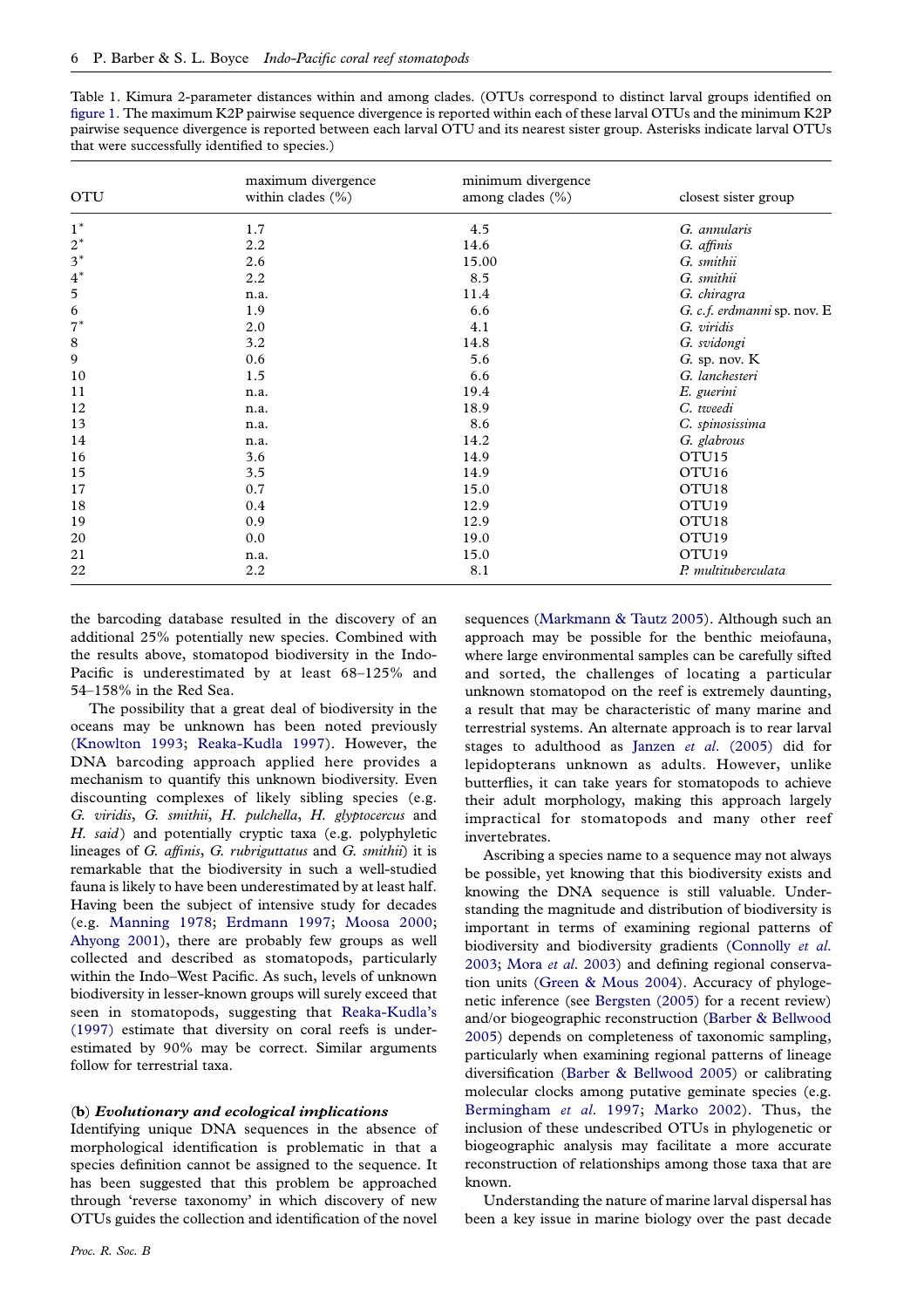because it is key to understanding the evolution and dynamics of marine populations and for developing effective management strategies (see the 2003 special issue of Ecological Applications). However, while traditional approaches can examine dynamics of recruitment over time, such studies often cannot describe these patterns down to the species-level (e.g. [Reyns & Sponaugle 1999\)](#page-8-0). Our results indicate gonodactylid larvae were dominant in May's reef while rare in Walindi and that G. annularis represented 78% of this sample. Moreover, 18 of these latter larvae (25%) had identical mtDNA sequences. Even larger percentages of identical haplotypes are seen in the clades comprised of morphotype C (5 of 15, 33%), morphotype  $F(5 \text{ of } 12, 42\%)$  and morphotype Y clade, where 14 of 28 (50%) of larvae have identical CO1 sequences. Although such high levels of genetic similarity can be observed in stomatopods ([Barber](#page-7-0) et al. 2002b), few of the taxa in [figure 1](#page-3-0) show high levels of genetic similarity. Thus, either these four taxa have lower genetic diversity than other stomatopods or the larval cohort includes a large number of sibs, suggesting schooling during larval dispersal. While such conclusions will require verification through studies of adult populations, it is clear that applying barcoding to studies of larval recruitment could greatly improve our understanding of the dynamics of larval dispersal as previous molecular ecology approaches have in the past (e.g. [Medeiros-Bergen](#page-8-0) et al. 1995).

#### (c) Methodological concerns

For this study, identifications of larval OTUs were confirmed only if they fell into a monophyletic group with less than 3% K2P sequence divergence. Although this criterion was satisfied in all cases, three of these groupings (OTU 1/G. annularis, OTU 3/G. smithii and OTU 7/G. viridis) were associated with other putative conspecific sequences greater than 3%, a pattern seen within other OTUs as well ([table 1\)](#page-5-0). Whether these intermediately divergent sequences are conspecific or heterospecific is a question that will require subsequent morphological study and/or the examination of nuclear genes. However, this pattern raises two important issues. First, levels of intraspecific variation in this study were found to be much greater than reported in Hebert et al.  $(2003b, 2004b)$  $(2003b, 2004b)$  $(2003b, 2004b)$  $(2003b, 2004b)$  $(2003b, 2004b)$ . Although the  $3\%$  cut-off was not a problem in this study in terms of the successful identification of five larval OTUs, the high levels of variation among putative conspecific indicates the potential for assignment difficulties. Large effective population sizes and geographic ranges in many marine taxa may result in levels of intraspecific variation that are problematic for barcoding efforts. Second, this deeper variation was only observed through sampling multiple geographic locations, highlighting the importance of regional intraspecific genetic structure for successful DNA barcoding ([Moritz & Cicero 2004;](#page-8-0) [DeSalle](#page-7-0) et al. 2005). Similar conclusions are drawn from the remaining two OTUs in which morphologically identified taxa (e.g. G. smithii and G. affinis) from different geographic locations have sequence divergences suggestive of cryptic species. Combined, these results indicate that regional sampling will be essential to DNA barcoding so that the full range of intraspecific sequence variation is represented within databases. It will also be essential to work closely with taxonomists to determine whether groups with high levels

of intraspecific variation are simply highly diverse or may represent cryptic species diversity.

Another potential concern is the possibility that mitochondrial introgression or incomplete lineage sorting may blur taxonomic boundaries. In all of our previous work [\(Barber & Erdmann 2000](#page-7-0); Barber et al[. 2000,](#page-7-0)  $2002a,b$  $2002a,b$  $2002a,b$ ) as well as the present study we have yet to find evidence for shared mitochondrial haplotypes among highly distinct morphospecies. However, such species can have indistinct genetic boundaries, such as Haptosquilla proxima and Haptosquilla togianensis, where incomplete lineage sorting may result in the inability to accurately identify species based solely on CO1 sequence data. Similarly, species boundaries can be subtle such as with C. mehtae and C. sp. nov. D and G. micronesicus and G. espinosus, where pairwise K2P distances are both 0.92% suggesting that a 3% cut-off for species definition may not always be appropriate, a result similar to that of [Hebert](#page-8-0) et al[. \(2004](#page-8-0)a) that indicates that a 3% cut-off for species boundaries may occasionally be too high. Although shallow or incomplete genetic boundaries may limit the ability for specific identifications for some species, it affects a minority of the taxa and does not affect the results of this study. The larger challenge is identifying and describing the many potentially cryptic species suggested by deeply divergent sequences among putative conspecifics. However, the genetic identification of these cryptic taxa should provide a mechanism to facilitate traditional taxonomic descriptions ([Knowlton 1993,](#page-8-0) [2000](#page-8-0)). Whether too much genetic diversity or too little, the issue of species boundaries [\(Sites & Marshall 2003;](#page-8-0) [Blaxter 2004\)](#page-7-0) will likely remain a challenge in DNA barcoding.

Ideally, barcoding efforts will sequence all samples collected during a biological survey. However, given the present expense of DNA sequencing, a more likely approach is that only subsamples will be analysed. These will either have to be random samples or samples selected based on morphological distinctiveness. Despite our knowledge of decapod taxonomy, single species included multiple larval morphotypes and single larval morphotypes contained multiple species. The former probably results from the presence of supernumary instars that are common in stomatopods. More troubling is the presence of multiple OTUs within a single morphotype, a pattern that may be a function of a lack of a key to stomatopod larvae and/or the lack of larval characters to reliably distinguish among species. Either way, it will be difficult to rely on morphological sorting of samples to choose salient units for barcoding analysis. The alternative strategy is random sampling of specimens for sequencing. However, this approach would have missed a large portion of the diversity in the sample as 64% (9 of 14) of the Gonodactylid larval OTUs were represented by less than three individuals, and thus could be easily missed by random sampling. As such, complete documentation of the biodiversity contained within a sample will likely require sequencing of all specimens. This strategy may be possible for some systems, but will likely represent a costly challenge to others.

The neighbour-joining algorithm employed following Hebert et al[. \(2004](#page-8-0)a) generated distinct OTUs and indicated taxonomic affinities of larvae. Given the very low sequence divergence within clades of successfully identified larvae, these identifications are unlikely to be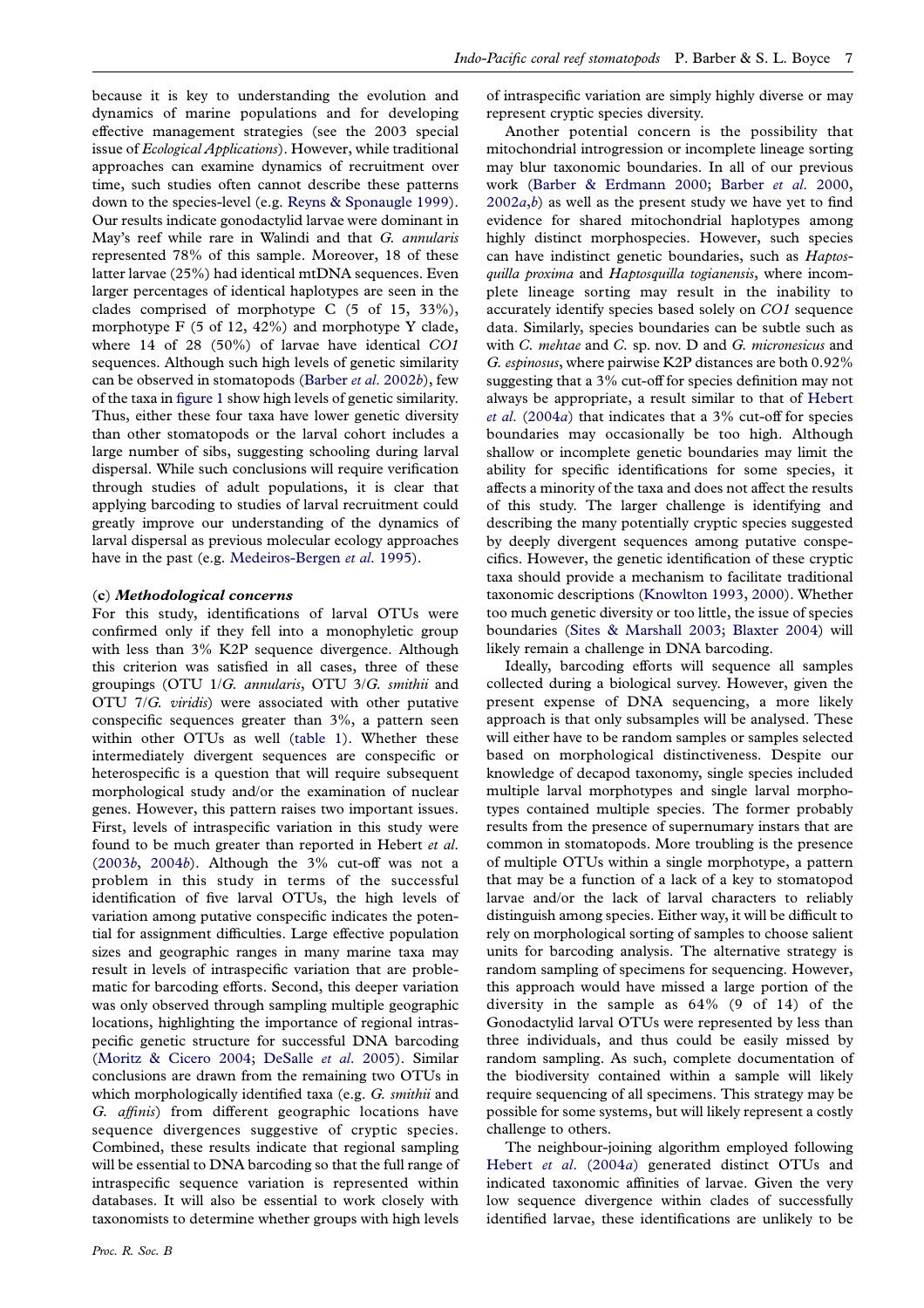<span id="page-7-0"></span>affected by phylogenetic reconstruction method; indeed, a maximum parsimony analysis of the data resulted in identical number, composition and identification of the 22 larval OTUs (analyses not shown). However, due to the modest length of sequences and the generally poor performance of neighbour-joining compared to other methods of phylogenetic inference ([Huelsenbeck](#page-8-0) et al. [1996](#page-8-0)), the higher level interspecific relationships should be viewed with scepticism.

# 5. CONCLUSIONS

The DNA barcoding approach applied in this study was successful in unambiguously assigning only 22.6% gonodactylid larval OTUs to species. This pattern resulted not from a failure of the barcoding methodology, but instead from stomatopod diversity being much higher than previously believed—diversity discovered through the application of DNA barcoding. This result demonstrates both the utility of DNA barcoding and its Achilles heel. The foundation of successful barcoding efforts must be robust and complete taxonomy. Given the decline in funding for traditional taxonomy with the concomitant decline in number of taxonomists, it is unclear that sufficient taxonomic resources are available to support present DNA barcoding initiatives.

Barcoding sequencing efforts in both marine and terrestrial environments will undoubtedly reveal novel biodiversity. However, without taxonomic descriptions of this diversity, these sequences lose much of their value. The iterative process of revealing this diversity through barcoding followed by describing this diversity through taxonomic study should result in increasingly reliable barcoding up to the inherent limits of the technique (e.g. species boundaries). Such a synergy between molecular geneticists and taxonomists will greatly advance our understanding, description and cataloguing of our planet's biodiversity, moving us closer to the goal of documenting the entirety of the world's biodiversity in both marine and terrestrial environments. However, this synergy will only be possible if funding is directed both towards barcoding efforts as well as traditional morphological-based taxonomy that successful barcoding efforts will require.

This paper was stimulated by N. Knowlton, B. Bermingham and the Coral Reef Barcoding and Environmental Sampling Workshop at the Smithsonian Tropical Research Institute. Boston University and the National Science Foundation (OCE-0349177) provided funding. M. V. Erdmann and S. Ahyong contributed samples and taxonomic expertise. N. Shashar provided larvae from the Red Sea. N. Lindquist supported field collections of larvae in Papua New Guinea. M. E. Jones contributed to adult sequence collection. The manuscript was improved by comments from B. Chick, E. Crandall and M. E. Jones and three anonymous reviewers.

#### **REFERENCES**

- Ahyong, S. T. 2001 Revision of the Australian stomatopod Crustacea. Rec. Aust. Mus. 26(Suppl.), 1–326.
- Barber, P. H. & Bellwood, D. R. 2005 Biodiversity hotspots: evolutionary origins of biodiversity in wrasses (Halichoeres: Labridae) in the Indo-Pacific and new world tropics. Mol. Phylogenet. Evol. 35, 235-253. [\(doi:10.1016/j.ympev.](http://dx.doi.org/doi:10.1016/j.ympev.2004.10.004) [2004.10.004](http://dx.doi.org/doi:10.1016/j.ympev.2004.10.004))
- Barber, P. H. & Erdmann, M. V. 2000 Molecular systematics of the Gonodactylidae (Stomatopoda) using mitochondrial cytochrome oxidase C (subunit 1) DNA sequence data. *J. Crustacean Biol.* 20, 20-36.
- Barber, P. H., Palumbi, S. R., Erdmann, M. V. & Moosa, M. K. 2000 A marine Wallace's line? Nature 406, 692–693. ([doi:10.1038/35021135](http://dx.doi.org/doi:10.1038/35021135))
- Barber, P. H., Moosa, M. K. & Palumbi, S. R. 2002a Rapid recovery of genetic diversity of stomatopod populations on Krakatau: temporal and spatial scales of marine larval dispersal. Proc. R. Soc. B 269, 1591–1597. ([doi:10.1098/](http://dx.doi.org/doi:10.1098/rspb.2002.2026) [rspb.2002.2026\)](http://dx.doi.org/doi:10.1098/rspb.2002.2026)
- Barber, P. H., Palumbi, S. R., Erdmann, M. V. & Moosa, M. K. 2002b Sharp genetic breaks among populations of a benthic marine crustacean indicate limited oceanic larval transport: patterns, causes, and consequences. Mol. Ecol. 11, 659–674. ([doi:10.1046/j.1365-294X.2002.01468.x](http://dx.doi.org/doi:10.1046/j.1365-294X.2002.01468.x))
- Barber, P. H., Erdmann, M. V. & Palumbi, S. R. In press. Comparative phylogeography of three co-distributed stomapods: origins and timing of regional lineage diversification in the Coral Triangle. Evolution.
- Bellwood, D. R., Hughes, T. P., Folke, C. & Nystrom, M. 2004 Confronting the coral reef crisis. Nature 429, 827–833. [\(doi:10.1038/nature02691\)](http://dx.doi.org/doi:10.1038/nature02691)
- Bergsten, J. 2005 A review of long-branch attraction. Cladistics 21, 163–193. ([doi:10.1111/j.1096-0031.2005.](http://dx.doi.org/doi:10.1111/j.1096-0031.2005.00059.x) [00059.x](http://dx.doi.org/doi:10.1111/j.1096-0031.2005.00059.x))
- Bermingham, E., McCafferty, S. S. & Martin, A. P. 1997 Fish biogeography and molecular clocks: perspectives from the Panamanian Isthmus. In Molecular systematics of fishes (ed. T. D. Kocher & C. A. Stepien), pp. 113–128. San Diego, CA: Academic Press.
- Blaxter, M. L. 2004 The promise of a DNA taxonomy. Phil. Trans. R. Soc. B 359, 669–679. ([doi:10.1098/rstb.2003.](http://dx.doi.org/doi:10.1098/rstb.2003.1447) [1447](http://dx.doi.org/doi:10.1098/rstb.2003.1447))
- Bucklin, A., Guarnieri, M., Hill, R. S., Bentley, A. M. & Kaartvedt, S. 1999 Taxonomic and systematic assessment of planktonic copepods using mitochondrial COI sequence variation and competitive, species-specific PCR. Hydrobiologia 401, 239–254. [\(doi:10.1023/A:1003790411424\)](http://dx.doi.org/doi:10.1023/A:1003790411424)
- Burke, L., Selig, E. & Spalding, M. 2002 Reefs at risk in Southeast Asia. Cambridge, UK: UNEP-WCMC.
- Buyck, B. 1999 Taxonomists are an endangered species in Europe. Nature 401, 321. ([doi:10.1038/43762](http://dx.doi.org/doi:10.1038/43762))
- Connolly, S. R., Bellwood, D. R. & Hughes, T. P. 2003 Geographic ranges and species richness gradients: a reevaluation of coral reef biogeography. Ecology 84, 2178–2190.
- DeSalle, R., Egan, M. G. & Siddall, M. 2005 The unholy trinity: taxonomy, species delimitation and DNA barcoding. Phil. Trans. R. Soc. B 360, 1905–1916. ([doi:10.1098/](http://dx.doi.org/doi:10.1098/rstb.2005.1722) [rstb.2005.1722\)](http://dx.doi.org/doi:10.1098/rstb.2005.1722)
- Erdmann, M. V. N. 1997 The Ecology, distribution, and bioindicator potential of Indonesian coral reef stomatopod communities. Ph.D. thesis, University of California, Berkeley, p. 290.
- Erdmann, M. V. & Manning, R. B. 1998 Preliminary descriptions of nine new stomatopod crustaceans from coral reef habitats in Indonesia and Australia Raf. Bull. Zool. 46, 615–626.
- Folmer, O., Black, M., Hoeh, W., Lutz, R. & Vrijenhoek, R. 1994 DNA primers for amplification of mitochondrial cytochrome c oxidase subunit 1 from diverse metazoan invertebrates. Mol. Mar. Biol. Biotechnol. 3, 294–299.
- Green, A. & Mous, P. J. 2004 Delineating the Coral Triangle, its ecoregions and functional seascapes. In The nature conservancy expert workshop, p. 24. Bali, Indonesia: South East Asia Center for Marine Protected Areas.
- Harris, D. J. 2003 Can you bank on GenBank? Trends Ecol. Evol. 18, 317–319. [\(doi:10.1016/S0169-5347\(03\)00150-2](http://dx.doi.org/doi:10.1016/S0169-5347(03)00150-2))